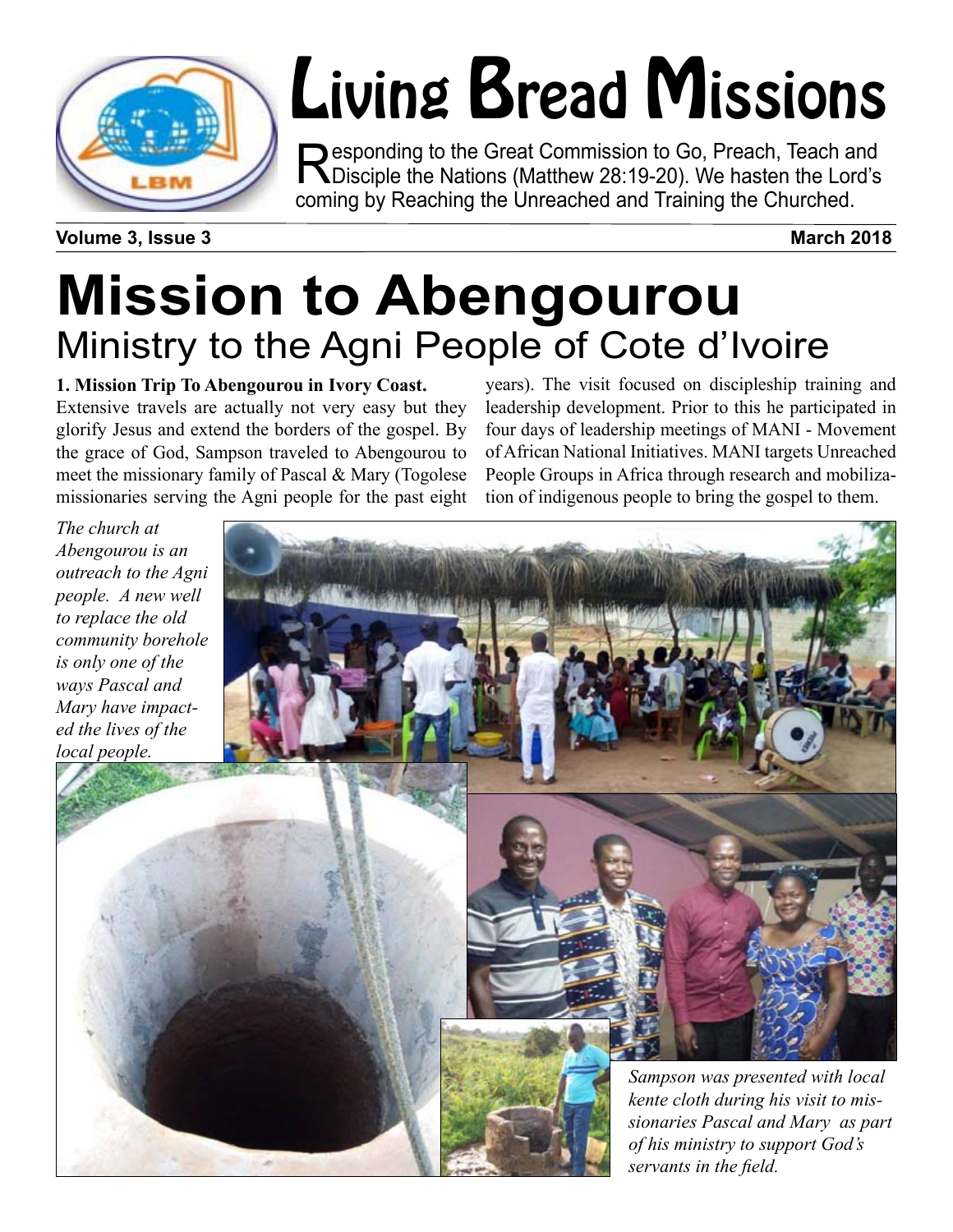#### 2 / Living Bread Missions **March 2018** March 2018

#### **2. Celebrating the Paschal Lamb.**

The Living Bread Missions churches in the Tema-Ashaiman district gathered to give glory to God for Jesus our Passover Lamb. Indepth teachings and confirmation of the undiluted foundational GOSPEL was reemphasized. The teachings were also premised on our understanding of the salvation, deliverance and forgiveness in Christ who is the wisdom and the power of God. We renewed our commitment to take the pure gospel to the unreached.

**3 . T h e Month of Evangelism & Missions.** Various local churches were involved in evangelistic outreaches to win souls into the king-



dom. Personal evangelism was encouraged everywhere, but above all, the LBM Mis-

sion Outreach Team (MOT) launched out to support efforts to plant a new church in Afife. Pastor Frank Domi, the Akatsi Church leader, hosted the team in this community where idolatry is quite prevalent. Some modest gains were made in soul winning for the Kingdom.

#### **4. FOCUSED & PROLONGED PRAYER FOR THE FULANI OF WEST & CENTRAL AFRICA.**

The LBM adopted the Fulani people group for prayer in 2010 at the Lausanne's Capetown 2010 in South Africa. We have prayed consistently since. We now hear of a lot of interest being generated in them by various missionary groups and agencies - PTL.

The Fufulde/Fulanis live in most of the countries in West and Central Africa such as Burkina Faso, Mali, Ghana, Chad, Cameroun, and Nigeria, and easily move to new territories as migrant cattle rearers and farmers. They love adventure and are basically oriented towards Islam as a religion. The Fulbe (as they are otherwise known) "are situated normally in physically difficult or unsafe locations" but are very resilient. However, they need the gospel message and other facilities that will penetrate their culture and reach their hearts for Christ.



*Top: Resurrection Sunday at the Ashaiman assembly. Above: New believers in Afife, following the work of the LBM Mission Outreach Team. At left: Pastor Frank Domi.* 



*Pascal and Sampson used a motorcycle to visit people around Abengourou in Cote d'Ivoire.*

P.U.S.H. - \*Pray Until Something Happens.\* Can we dedicate this month to prayer for the FULANI.